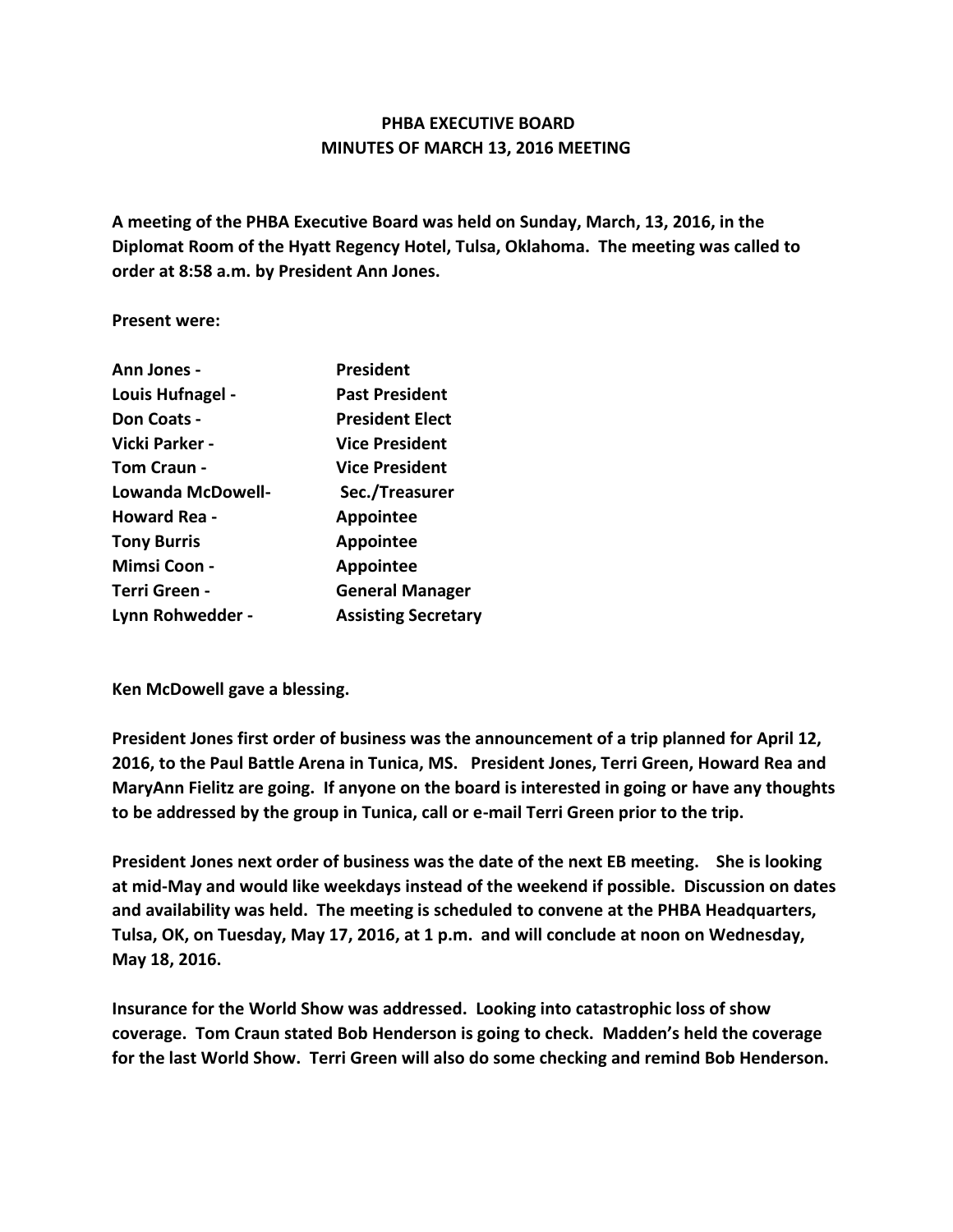## **MINUTES OF 3/13/16 EB MEETING – PAGE 2:**

**Vicki Parker brought up the discussion of World Show vendors. We need to try to entice more vendors to come. We can waive the vendor fee. We had \$3,375.00 in income for vendor space rental in 2015. EB members can get vendor contracts from Terri Green and get them signed by vendors and send them to Terri. Terri will be the contact person for all vendors and she is in charge of placing the vendors. Basically, it will be a first come, first serve basis, however, a sponsor gets preferred spots. Spaces vary in size; 10 by 10 feet is the smallest. Last year's pricing was \$375.00 for each 10x10 spot.** 

**Don Coats made a motion to not charge for vendor spaces at the 2016 World Show. Tom Craun seconded. Motion carried.**

**Tom Craun brought up the discussion of World Show added money. Steve Tidwell has secured \$5,000.00 from Dr. Bircher and a few \$500.00 sponsors have been secured. Tom would like to see some of this money put to Palomino Bred Longe Line and Two's since it is their first year at the World Show. Discussion was held about how much to add and to what classes. Discussion was held about advertising the added money. Terri Green said the first entry deadline to the World Show is May 15. She also stated that for \$550.00 in sponsorship, they get a free page in the World Show Program.** 

**President Jones asked Tom Craun to take charge of the added money and work on coming up with the amount expected and how to utilize it. He will get help from Howard Rea and Tony Burris and when he has information to share, he will set up a conference call with the EB.**

**President Jones stated she needs approval for our legal counsel. Patria Maulden from Florida has agreed to be such counsel. Tom Craun made a motion to accept Patria Maulden as legal counsel. Howard Rea seconded. Motion carried.**

**Discussion was held about a PHEK show held in Nebraska with three palomino judges and also AQHA classes. Diane Olsen, an AQHA Show Secretary, ran the show results. Registration fees and PHBA entries were paid at such show but never turned into PHBA. Discussion was held. President Jones said someone needs to track the names of some of the exhibitors and see if their checks were cashed. A formal complaint needs to be filed. Patria Maulden needs to draft a letter.**

**President Jones also discussed social media and being positive with what's put out there. Also that all EB members sign a non-disclosure agreement. Terri Green said she needs new member's contact information and a photo.**